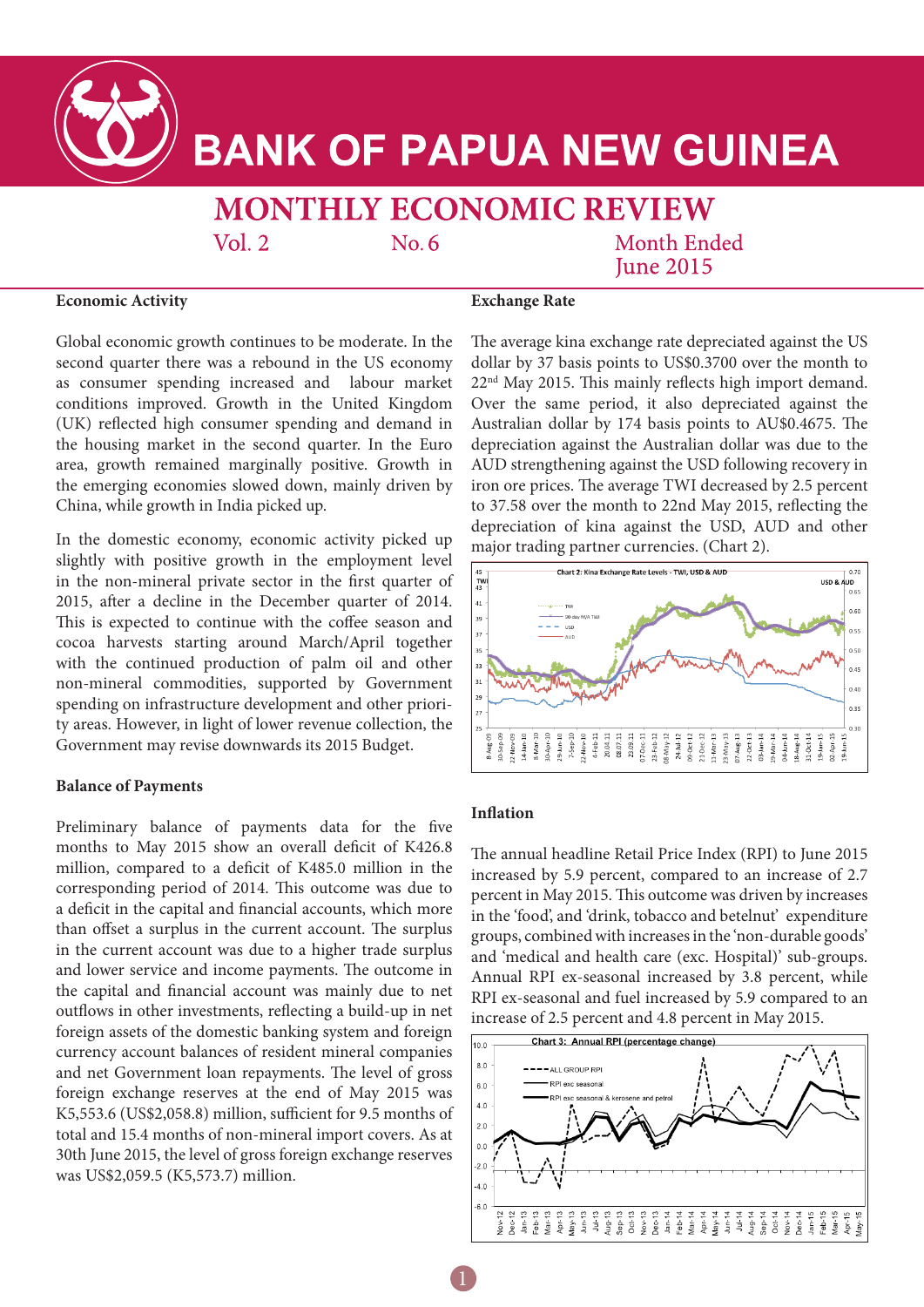#### **Fiscal Operations**

Preliminary estimates of the fiscal operations of the National Government over the three months to March 2015 show an overall deficit of K405.1 million, compared to a surplus of K105.2 million in the corresponding period of 2014. This represents 0.8 percent of nominal GDP, and reflected lower revenue in the first quarter. Over the three months to March 2015, total revenue, including foreign grants, was K1,400.5 million, 31.1 percent lower than the receipts collected in the corresponding quarter of 2014, and represents 10.1 percent of the budgeted revenue for 2015. Total expenditure was K1,805.6 million, 4.9 percent lower than in the corresponding quarter of 2014, and represents 11.2 percent of the budgeted appropriation for 2015. The budget deficit of K405.1 million and net external loan repayments of K63.3 million were financed from domestic sources totalling K468.4 million.

#### **Domestic Interest Rates & Monetary Aggregates**

At the week ending 26<sup>th</sup> June 2015, the CBB rates declined across all the maturity terms, except the 182-day term, which was not on offer. The 28 day, 63 day and 91-day rates declined to 1.46 percent, 2.46 percent and 2.62 percent, from 1.60 percent, 2.57 percent and 2.77 percent, respectively. At the Treasury bill auction, the 182-day and 364-day term rates also declined to 4.50 percent and 7.20 percent from 4.52 percent and 7.22 percent, respectively. The weighted average interest rates on wholesale deposits (above K500,000) declined for the 90 day and 180 day terms to 1.32 percent and 1.45 percent, from 1.92 percent and 2.23 percent, respectively. The 30 day and 60 day rates increased to 0.99 percent and 1.63 percent, from 0.95 percent and 0.98 percent, respectively.



Broad money supply increased by 2.5 percent over the year to May 2015, compared to an increase of 7.4 percent in the corresponding period of 2014. The increase in the private sector credit and net claims on the Government, more than offset the decline in net foreign assets. Monetary base grew by 9.4 percent in May 2015, compared to an increase of 20.0 percent recorded in the corresponding period of 2014. This was due to increases in deposits of commercial banks at the Central Bank and currency in circulation.

Commercial bank lending (loans outstanding) extended to public non-financial corporations, other financial corporations and other resident sectors decreased by K7.0 million to K10,831.4 million between December 2014 and week-ending 26th June 2015. This mainly reflected repayments by the manufacturing, mining and agriculture sectors. Over the year to 26<sup>th</sup> June 2015, weekly average lending by banks increased by 13.3 percent to K10,439.3 million. The commercial banks' deposits increased by K896.5 million to K20,201.0 million between December 2014 and week-ending 26th June 2015, reflecting increased deposits by the Government, finance, petroleum, manufacturing, retail, mining and communication sectors. Over the year to  $26<sup>th</sup>$  June 2015, weekly average deposits increased by 3.0 percent to K19,187.9 million.

#### **Monetary Policy**

With indications of inflation starting to rise, the Bank will closely monitor the developments in the coming months while there may be an operational tightening bias. For now the Bank maintains the Kina Facility Rate (KFR) at 6.25 percent for the month of June 2015.